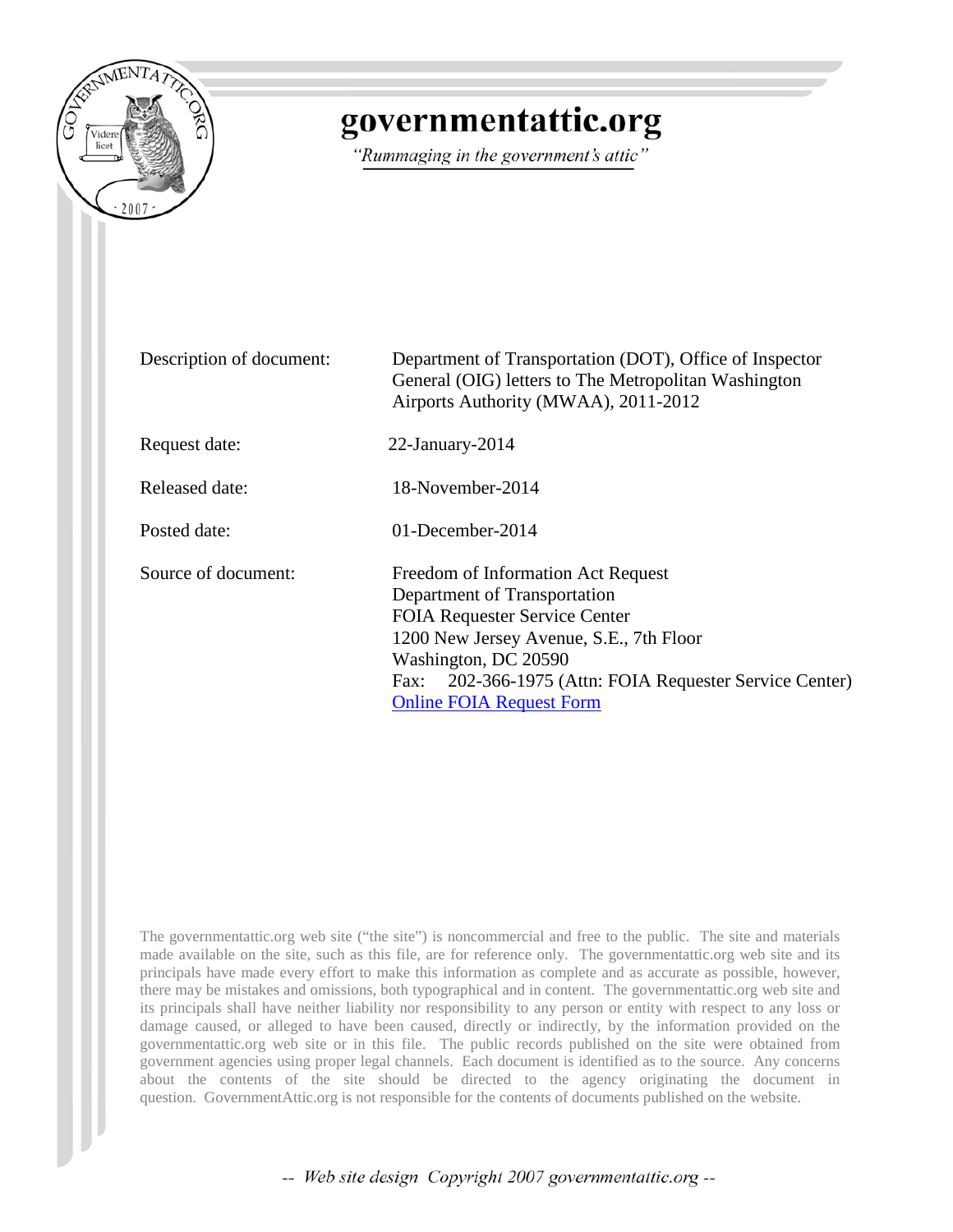

Office of Inspector General Washington. D.C. 20590

November 18, 2014

RE: FOIA Control No: FI-2014-0035

This letter is in response to your Freedom of Information Act (FOIA) request received January 22, 2014, sent to the U.S. Department of Transportation (DOT), Office of the Inspector General (OIG). You requested copies of all letters from Department of Transportation, (OIG) to the Metropolitan Washington Airports Authority from 2012-2014.

Enclosed you will find the records responsive to your request. There were five pages of documents responsive to your request. All five pages are being provided in full without redactions or withholdings. This letter closes your FOIA request and no further action is contemplated regarding this matter.

The FOIA gives you the right to appeal adverse determinations to the appeal official for the agency. The appeal official for the OIG is the Assistant Inspector General, Brian A. Dettelbach. Any appeal should contain all facts and arguments that you propose warrant a more favorable determination. Please reference the file number above in any correspondence.

Appeals to Mr. Dettelbach should be prominently marked as a "FOIA Appeal" addressed to: U.S. Department of Transportation, Office of Inspector General, 7<sup>th</sup> Floor West (J3), 1200 New Jersey Avenue, SE, Washington, DC 20590. If you prefer, your appeal may be sent via electronic mail to FOIAAPPEALS@oig.dot.gov. An appeal must be received within 45 days of the date of this determination and should contain any information and arguments you wish to rely on. The Assistant Inspector General's determination will be administratively final.

For your information, Congress excluded three discrete categories of law enforcement and national security records from the requirements of the FOIA. See 5 U.S.C. 552(c) (2006 & Supp. IV 2010). This response is limited to those records that are subject to the requirements of the FOIA. This is a standard notification that is given to all our requesters and should not be taken as an indication that excluded records do, or do not, exist.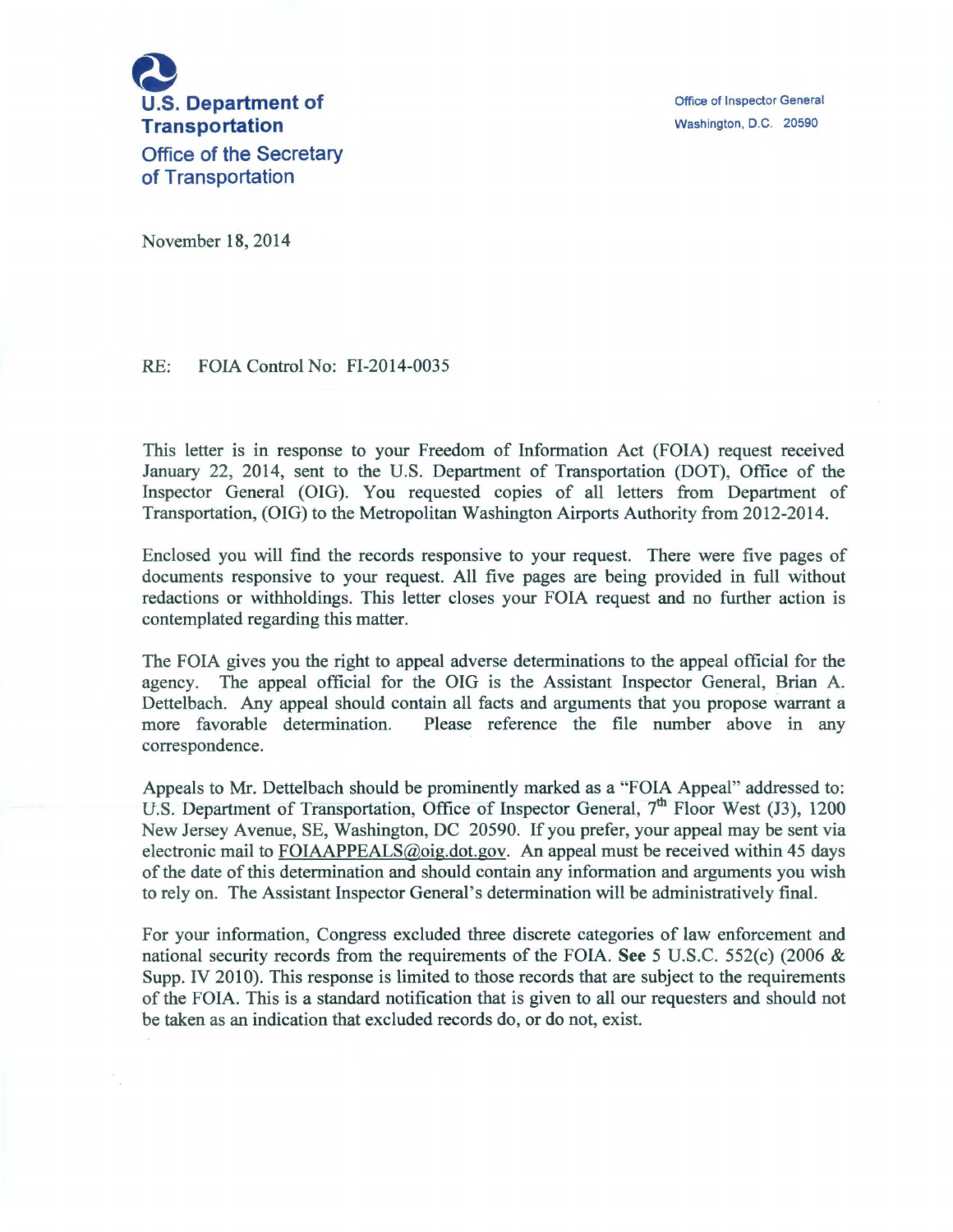If you have any questions regarding this message, please contact me at either (202) 366- 1406 or by email at Barbara.Hines@oig.dot.gov and reference the FOIA control number above. You may also contact our FOIA Public Liaison, David Wonnenberg, at either  $(202)366-1544$  or <u>david.wonnenberg@oig.dot.gov</u> to discuss any aspect of your request.

Sincerely, arbara A. Hines<br>arbara A. Hines

Associate Counsel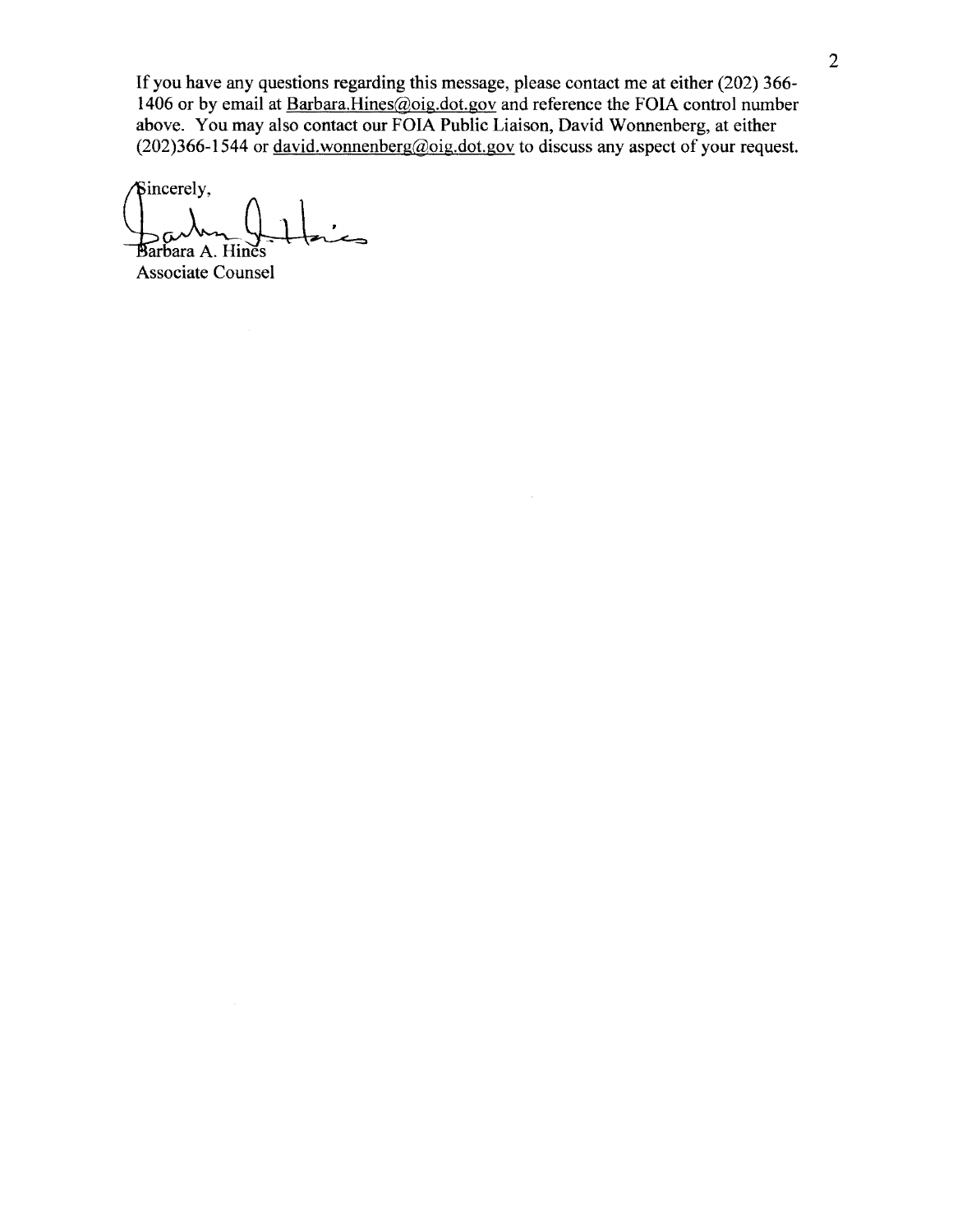Office of Inspector General Washington, DC 20590



**U.S. Department of Transportation**  Office of the Secretary of Transportation

September 22, 2011

Quince T. Brinkley, Jr. Vice President and Secretary Metropolitan Washington Airports Authority 1 Aviation Circle Washington, DC 20001-6000

Dear Mr. Brinkley:

It is my understanding that you have requested a written explanation of our authority to conduct the audit we announced on June 21,  $2011$ . <sup>1</sup> As you may not be familiar with our authority and powers, we thought it would be appropriate to provide some information to you on the subject as it relates to the Metropolitan Washington Airports Authority (MWAA).

The objectives of our audit are to determine whether: (1) the policies and processes under which MW AA operates comply with the terms of the law and the lease between DOT and MWAA; and (2) MWAA's policies and processes are sufficient to ensure accountability and transparency of its Board's activities.

Prior to initiating this audit, my office reviewed our statutory authority to conduct this review and concluded that it is within our authority. We based this determination on our review of various sources including but not limited to the Inspector General Act. The Department of Transportation (DOT) Office of Inspector General (OIG) has broad authority with respect to programs and operations that receive financing from the Department, including commenting on existing and proposed legislation, recommending policies with respect to improving the economy and efficiency in programs and operations financed by DOT, and preventing fraud and abuse. We also have the responsibility and statutory duty to keep the Secretary and Congress fully and currently informed of these matters. As you know, this review was requested by two Members of

<sup>&</sup>lt;sup>1</sup> On June 29, 2011, OIG audit staff held an entrance conference with MWAA officials and staff. I note that no concerns were raised by MW AA officials regarding OIG's authority to conduct this audit at this entrance conference.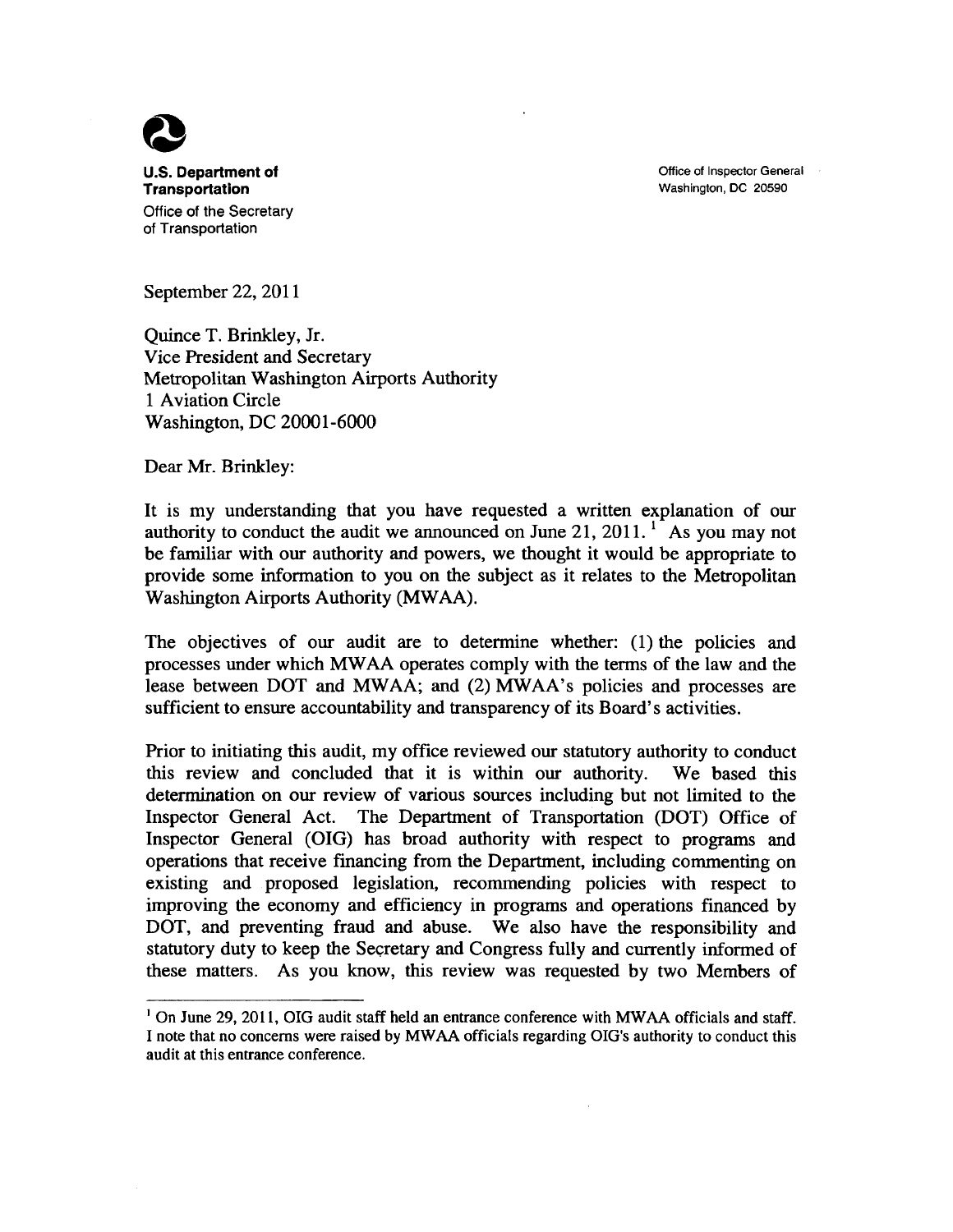Congress, and the interest of the Secretary, Congress, and the public in these matters is clear.

Under the Inspector General Act, OIG is also authorized to have access to all records available to  $DOT<sup>2</sup>$ . It is common for an OIG to examine agency contracts and use of agency property. A lease is, in essence, a contract that by which one owning real property grants to another the right to possess, use and enjoy it for a specified period of time in exchange for periodic payment of a stipulated price. Although leased to MW AA, the airports remain the property of the United States, and DOT OIG has the right to inquire as to how that property is being managed and airport revenue is being expended.

Congress entrusted valuable Federal property to MW AA, and DOT and Congress have a strong interest in ensuring that this property is properly and effectively managed. As you know, Dulles International and Reagan Washington National Airports are operated by MWAA and are owned by the United States. Until the 1987 lease transferred the operation of the airports to MW AA, they were directly operated by the Federal Aviation Administration, an operating administration of the U.S. Department of Transportation. This lease was authorized by Congressional legislation<sup>3</sup> that provided that the United States Government has a *continuing* but limited interest in the operation of the airports.<sup>4</sup> According to the statute, the Secretary of Transportation had recommended "transfer of authority from the Federal to the locaVState level that is consistent with the management of major airports elsewhere in the United States."<sup>5</sup>

Our authority is consistent with the objectives of our audit and our records requests. The audit objectives directly relate to the requirements and intent of the Federal legislation authorizing the transfer of airport control to MW AA as well as other laws such as use of airport revenue. The 1986 legislation establishes requirements for the composition and operations of the MW AA Board of Directors (e.g., number of members, appointment authorities, residency requirements, rules regarding vacancy and removal, the number of votes required to take certain actions, and conflict of interest rules) in part to preserve public confidence in the Authority. Moreover, as stated above, one of the stated purposes of the legislation was to have MW AA follow management practices used by other major airport authorities. As part of our audit objectives, we therefore decided to review matters such as Board member travel expenditures and financial disclosure. The results of an OIG review of these issues could be of interest to the Secretary

 $2$  See, e.g., 49 U.S.C. § 47107(a), § 47122.

 $3$  Pub. L. 99-500 (codified at 49 U.S.C. § 49101 et seq.).

<sup>4</sup>49 U.S.C. § 49101 (Findings).

 $5$   $\underline{\mathbf{Id}}$ .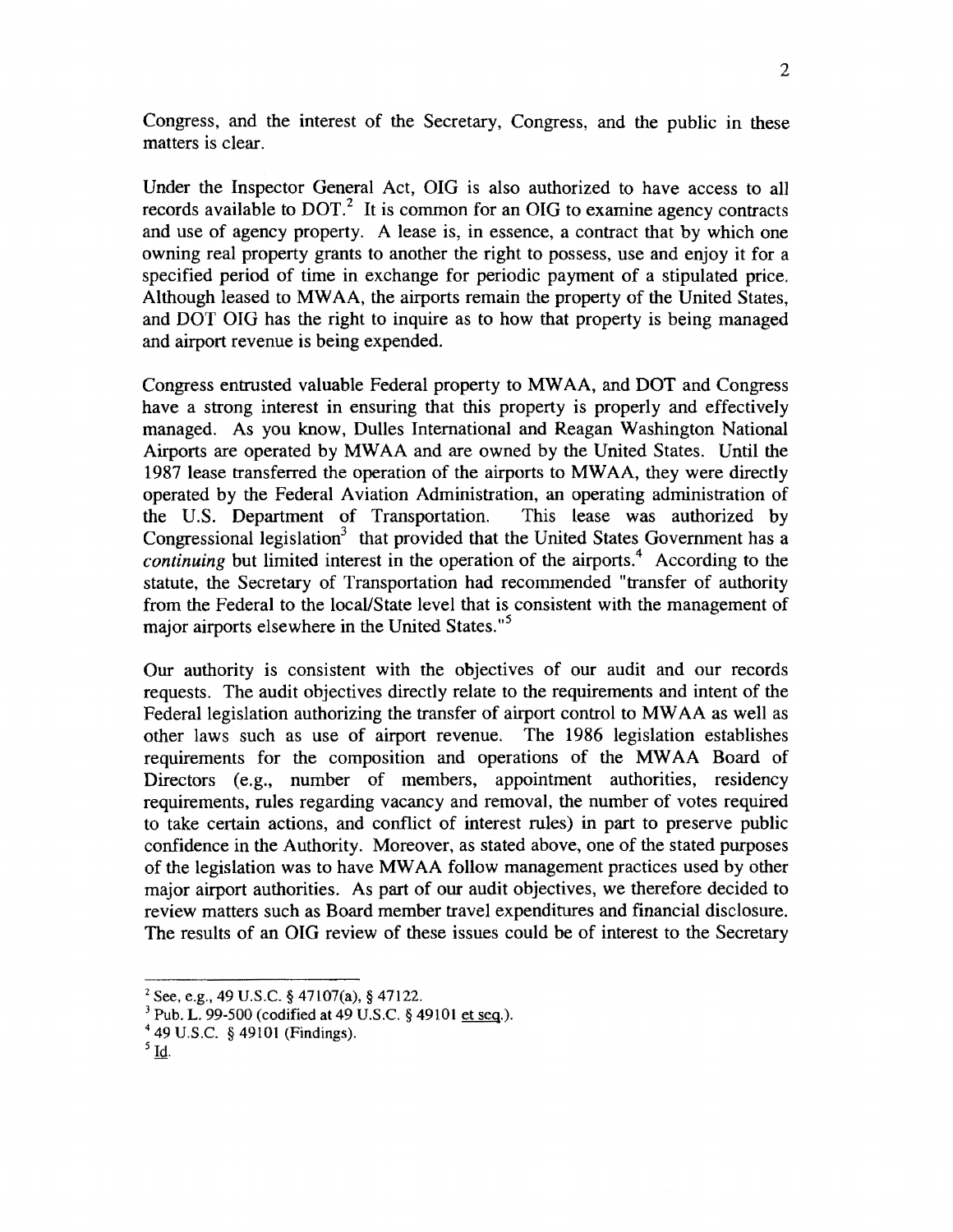and to Congress, not to mention the public which ultimately pays the fees and charges to the Authority.

In addition to Federal ownership of the airports, MW AA has received significant amounts of DOT grant funds. For example, in 2006, MW AA became the sponsor for the Dulles Corridor Metrorail Project, which not only will be built in part on land leased from DOT, but also includes a \$975 million DOT investment. Receipt of these and other DOT grants funds heightens DOT's interest in effective management practices by MWAA.

Moreover, as provided in Federal law and the lease of the airports to MW AA, all revenues generated by the airports shall be expended for the capital and operating costs of those two airports. Our office has conducted many audits concerning revenue use at airports across the country for many years. We have made numerous recommendations to FAA to improve oversight at particular airports as well as to improve overall oversight responsibilities. Nothing in the lease or laws specifically applicable to MW AA limits OIG's authority to conduct such reviews or obtain relevant records.

We hope that this resolves any concerns about our office's authority to conduct this review and we hope to gain the full cooperation of MW AA personnel.

Sincerely,

f ph

Omer Poirier Chief Counsel Office of Inspector General

cc: John E Potter, President and Chief Executive Officer, Metropolitan Washington Airports Authority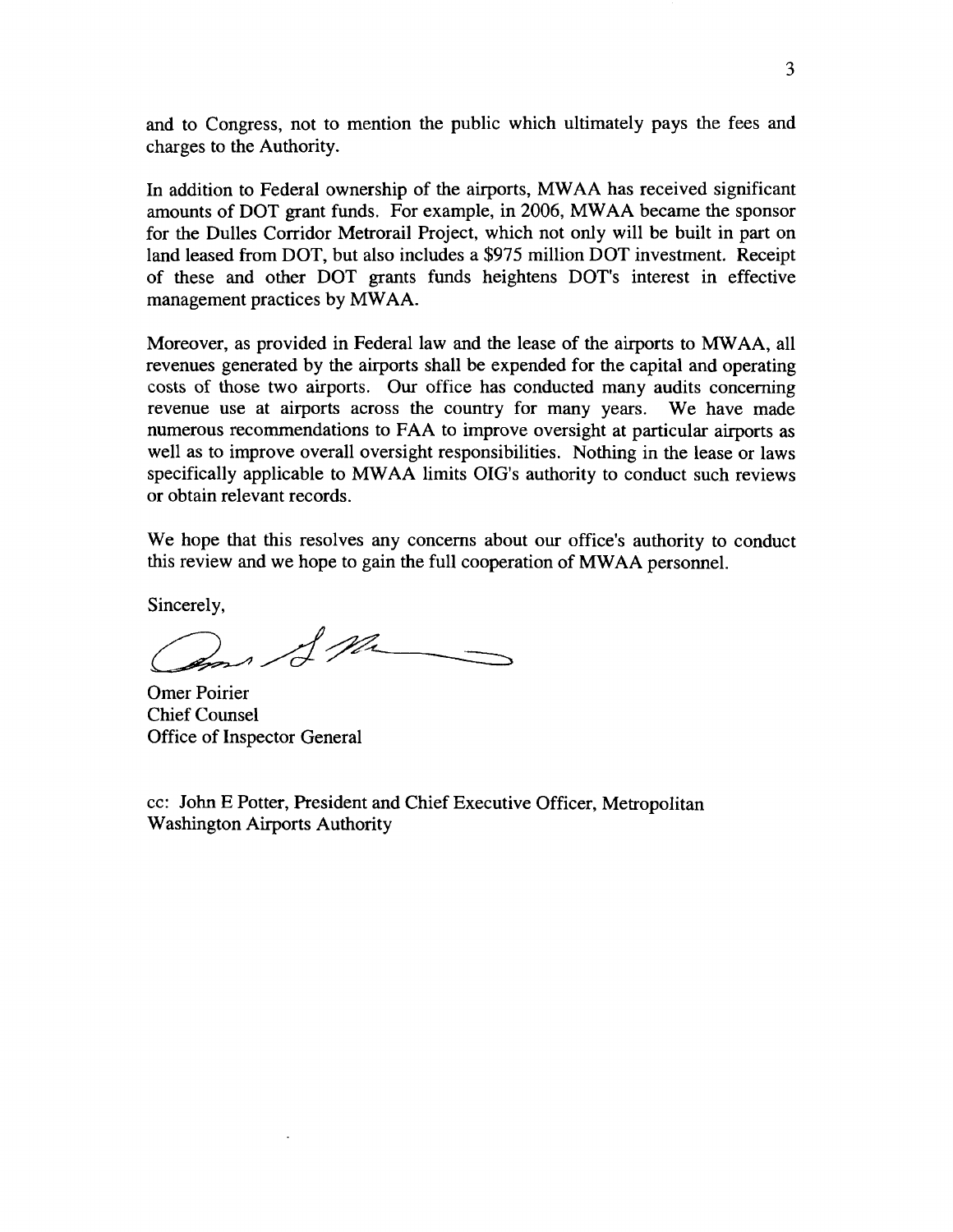U.S. **Department of Transportation**  Office of the Secretary of Transportation

Office of Inspector General Washington, DC 20590

January 20, 2012

Quince T. Brinkley, Jr. Vice President and Secretary Metropolitan Washington Airports Authority l Aviation Circle Washington, DC 20001-6000

Dear Mr. Brinkley:

This is a follow up to my letter dated September 22, 2011, related to our authority to conduct the audit we announced on June 21, 2011. As stated in that letter, the Department of Transportation (DOT) Office of Inspector General (OIG) has broad authority with respect to MWAA.

Our auditors' goal is to verify that copies of records previously provided to us are complete. If there are no differences between the originals and the copies already in our possession, we will not seek to retain additional documentation. It is my understanding that OIG auditors are requesting access to board of director travel folders and that you have expressed concern over the amount of personally identifiable information contained in those records. We note that the Washington Post has conducted several analyses of Board member travel records within the last few years.

I understand that you have expressed concern regarding potential public disclosure of personal information pertaining to Board members. Rest assured that the OIG handles significant amounts of sensitive and confidential information and takes its responsibility to protect personal information very seriously. When we receive Freedom of Information Act (FOIA) requests we assert FOIA exemptions to the maximum extent provided by law to protect the personal information contained in our audit work papers and other records. This includes Exemption 6, *5* U.S.C. § 552(b)(6), which exempts from public disclosure matters which would constitute a clearly unwarranted invasion of personal privacy" such as home addresses, personal financial account numbers, personal phone numbers.